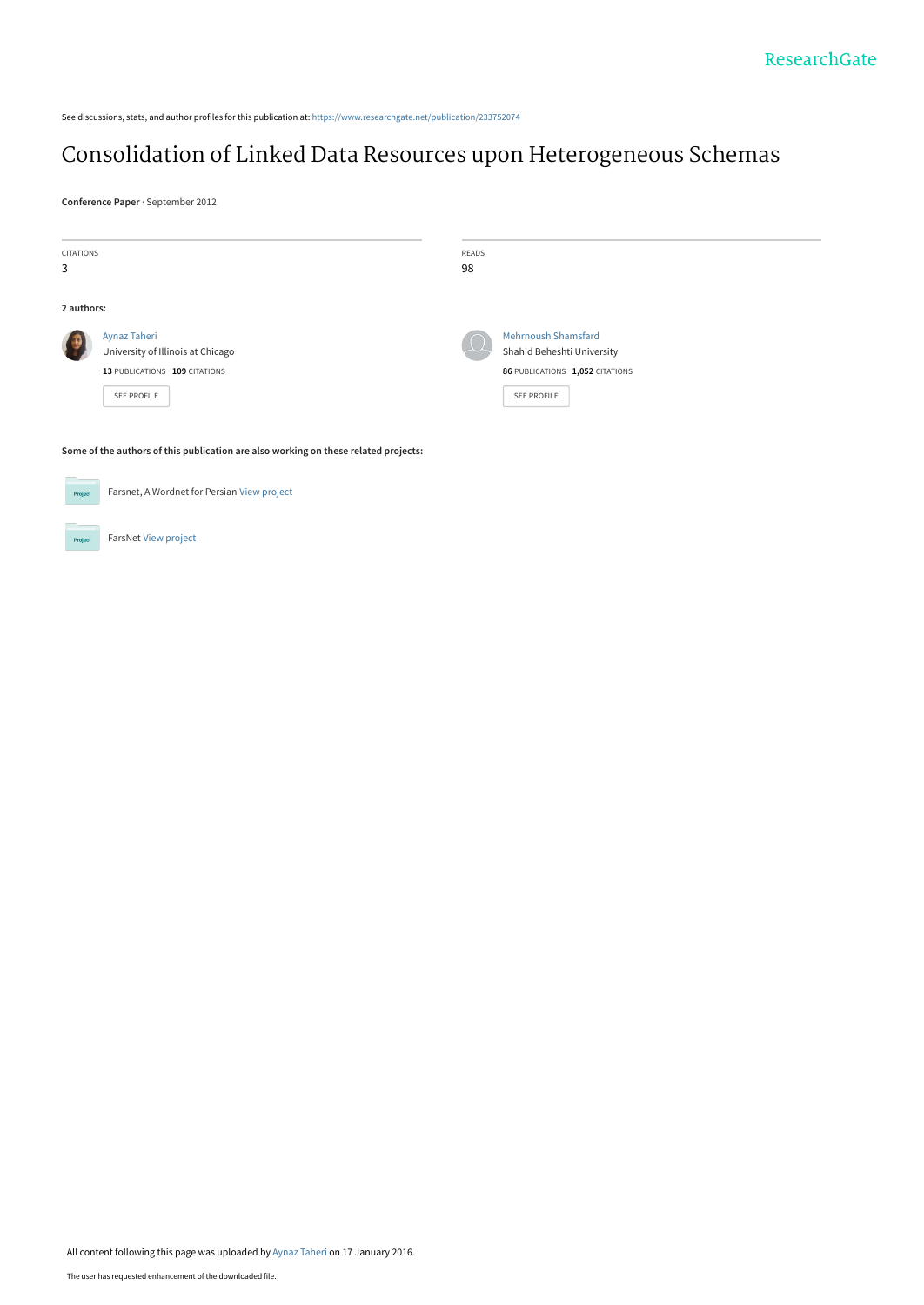# **Consolidation of Linked Data Resources upon Heterogeneous Schemas**

Aynaz Taheri NLP Research Lab, Computer Engineering Dept Shahid Beheshti University Tehran, Iran ay.taheri@mail.sbu.ac.ir

*Abstract***— Linked data resources have influential roles in conducting the future of semantic web. They are growing more and more, and the amount of published data is increasing at a fast pace. It causes some new concerns arise in the context of semantic web. One of the most important issues is the large amount of data that is produced as identical entities in heterogeneous data sources by different providers. This is a barrier to intelligent applications or agents that are going to utilize linked data resources. It prevents us from utilizing the potential capacity of web of data. Linked data resources are valuable when we could exploit them altogether. Therefore, we could obviously perceive the importance of linked data integration. In this paper, we propose a new approach for linked data consolidation. It helps us to have a consolidation process even between resources with heterogeneous schemas. In this approach, we are going to find more identical instances locally. This means that we direct our instance coreference resolution around the two instances which are certainly identical. The neighbors of two similar instances are a good source for our approach to proceed. In addition, these neighbors are beneficial for estimating some similarities between concepts of two heterogeneous schemas.** 

### *Keywords-Linked Data; Consolidation; Ontology; Schema; Instance.*

# I. INTRODUCTION

Linked data has profound implications for the future of semantic web. Nowadays, the amount of published linked data is increasing and web of data is growing more and more. Linking Open Data (LOD) [24] project is the realization of web of data. Web of data includes billions of RDF [25] triples that are accumulated by different data providers. Accretion of data in Linking Open Data project is not the only challenge of publishing linked data; rather, matching and linking the linked data resources are also equally important and can improve the effective consuming of linked data resources. Linked data integration is one of the main challenges that become more important considering development of linked data. Without these links, we confront with isolated islands of datasets, which could not exploit knowledge of each other. The fourth rule of publishing linked data in [1] explains the necessity of linking URIs to each other. When there are possibilities of applying integrated linked data sources, information retrieval and utilizing linked data on the web would be thriving. Thus, we need identification and disambiguation of entities in different data sources. Unique entity identification in variant resources

Mehrnoush Shamsfard NLP Research Lab, Computer Engineering Dept

Shahid Beheshti University Tehran, Iran m-shams@sbu.ac.ir

causes reduction of problems about data processing in heterogeneous data resources.

We created a new approach for entity coreference resolution in linked data resources. The proposed approach receives two ontologies, two sets of instances as linked data sources and two similar concepts from two ontologies. Instance matching algorithm initiates its process among the instances of two similar concepts that are received from the inputs. In fact, the instance matcher is now assured of equality of these two concepts and knows that it can find identical instances among the instances of the two concepts. Our approach searches for finding identical instances by applying a new method that is explained in section 2. We use the properties of instances and their values to discover similar instances. In addition, neighbors of instances are the other significant features that we apply for identifying instances. Neighbors have prominent roles in the performance of our method. After finding identical instances, we continue the process locally around the identical instances. Identical instances are good points for our algorithm to proceed since searching around two identical instances raises the possibility of finding equal instances. Another great merit of finding similar instances in the neighborhood of identical instances is to help us contend with heterogeneous schemas. Section 3 explains about this issue.

This paper is structured as follows: Section 2 outlines the instance matching algorithm. Section 3 explains how instance matching of our approach helps us in overcoming difficulties of schemas heterogeneity. Section 4 discusses our experiments over one dataset. Section 5 points to some related works and finally, Section 6 concludes this paper.

# II. INSTANCE MATCHING

The process of instance coreference resolution needs to receive a pair of concepts from two ontologies. These two concepts are equal and we are going to find identical individuals among their instances.

# *A. Create a Net around the Instances*

We introduce a new construction that is called *Net*, as the basis of our instance matching algorithm.

For two equivalent concepts that we receive as input, we must create Nets. For each instance of two concepts, we make one Net. If we have an instance that its URI is 'i', we explain how to create a Net for instance 'i'. For creating this Net, all of the triples whose subjects are instance 'i' are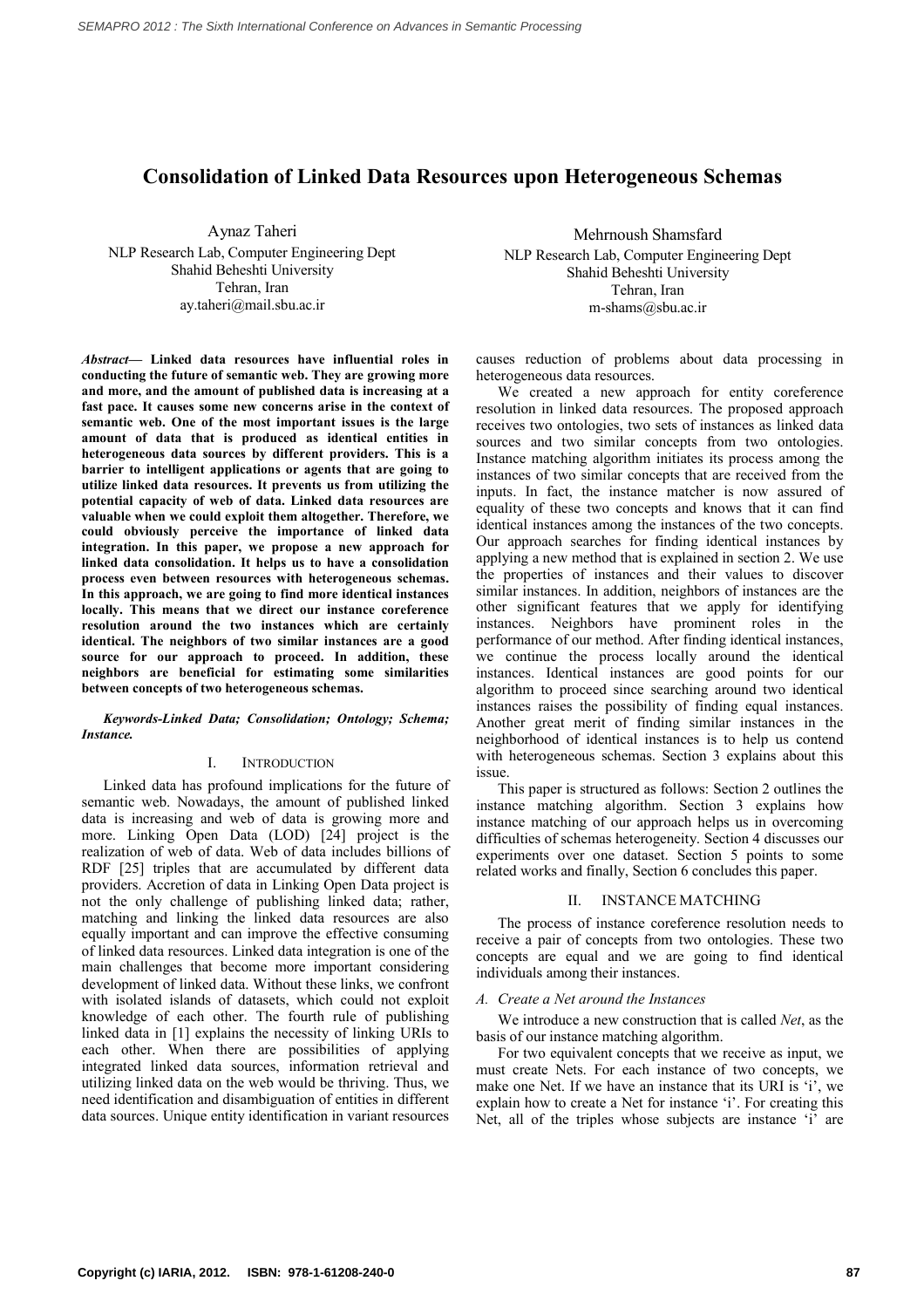extracted and added to the Net. Then, in the triples that belong to the Net, we find neighbors of instance 'i'. If instance 'j' is one of the neighbors of instance 'i', the same process is repeated for instance 'j'. Triples, whose subjects are instance 'j', are added to the Net, and the same process is repeated for neighbors of the instance 'j'. This process is actually like depth first search among neighbors of instance 'i'. To avoid falling in a loop and eliminating the size of search space, the maximum depth of search is experimentally set to 5. This depth gives us the best information about an instance and its neighbors. The Net that is created for instance 'i' is called  $Net_i$ . Starting point for this Net is instance 'i'.

The process of creating Nets is done for all of the instances of the two concepts. Creating Nets helps us in recognizing instance identities. Identities of instances are sometimes not recognizable without considering the instances that are linked to them, and neighbors often present important information about intended instances. In some cases in our experiments we observed that even discriminative property-value pairs about an instance may be displayed by its neighbors. Figure 1 shows an illustration about an instance that its neighbors describe its identity. This example is taken from IIMB dataset in OAEI 2010. Figure 1 shows  $Net_{item2117}$ . 'Item2117' is the starting point of this Net and is an Actor, Director and a character-creator. Each instance in the neighborhood of 'Item2117' describes some information about it. For example, 'Item7448' explains the city that 'Item2117' was born in and 'Item2705' explains the name of the 'Item2117'.



Figure 1. An Illustration of Net

Not only does creating Nets help us in discovering identities of instances, but also it helps us to find locally more similar instances. This issue is explained in the second part of Section B.

#### *B. Compute the Nets Similarities*

In the previous step, Nets of two equal concepts were created. In this step, we must compare them.

# *1) Finding identical instances*

Each Net from one concept is supposed to be compared with all Nets of the other concept in order to find similar Nets. Starting points of two similar Nets would be equal. Each Net is composed of some triples that are extracted from the dataset. Therefore, triples of two Nets should be compared. In this process, only triples whose objects are data type values (and not instances) would participate in the comparison. Properties values are very important in comparison.

We use edit distance method for comparing string values of properties. Some properties explain comments about instances. In these situations, we used a token-based measure for computing similarity.

Similarity values of triples objects are added together for obtaining similarity value of two Nets. We applied a threshold for Edit Distance method. This threshold was found by making a benchmark and execution of edit distance algorithm based on the benchmark. We round the threshold to one decimal point and the value of threshold is 0.6.

After calculating similarity of properties values, we computes similarity of two Nets. Similarity of two Nets is dependent on similarity of their properties values. Triples in two Nets have specific importance depend on the depth of their subjects (instances that triples belong to) in the Nets. Depth of instances is estimated toward the starting point of the Net. When depth of an instance in a Net increases, its effectiveness on similarity computation of Nets decreases. The following triples belong to  $Net_{item2117}$  in Figure 1.

1 ('Item6797', has-value, Male )

- 2 ('Item3746', has-value, 1944-05-14)
- 3 ('Item7795', has-value, 93.23957)

4 ('Item3478', has-value, Modesto is the county seat of Stanislaus County, California)

The above triples describe some information about the starting point of Net<sub>item2117</sub>. Two first triples explain that 'item2117' has male gender and date of his birth is 1994-05- 14. Instances in the subjects of these two triples have depth equal to two. Two second triples explain that 'item2117' has born in a city that its size is 93.23957 and also is the county seat of Stanislaus County, California. Instances in the subjects of these two triples have depth equal to three. As you can see, the first two triples have more important role for determining the identity of 'item2117' than the second two triples. Gender of a person and date of his birth is more important than some comments about the city that he lives in. Nevertheless, this does not mean that existence of instances with greater depth are not beneficial in the Nets; rather, they are less important in identity recognition of the starting point of the Net than those with less depth.

In this regard, similarities of properties values are added with an particular coefficient. We use a weighted sum for computing similarity of Nets. The coefficients in this sum have inverse relations to the depth of the subject of triples in Net.

We normalize the sum of similarities of properties values in two Nets into a range of 0 and 1 by dividing the result to the sum of the numbers of triples in two Nets. After finding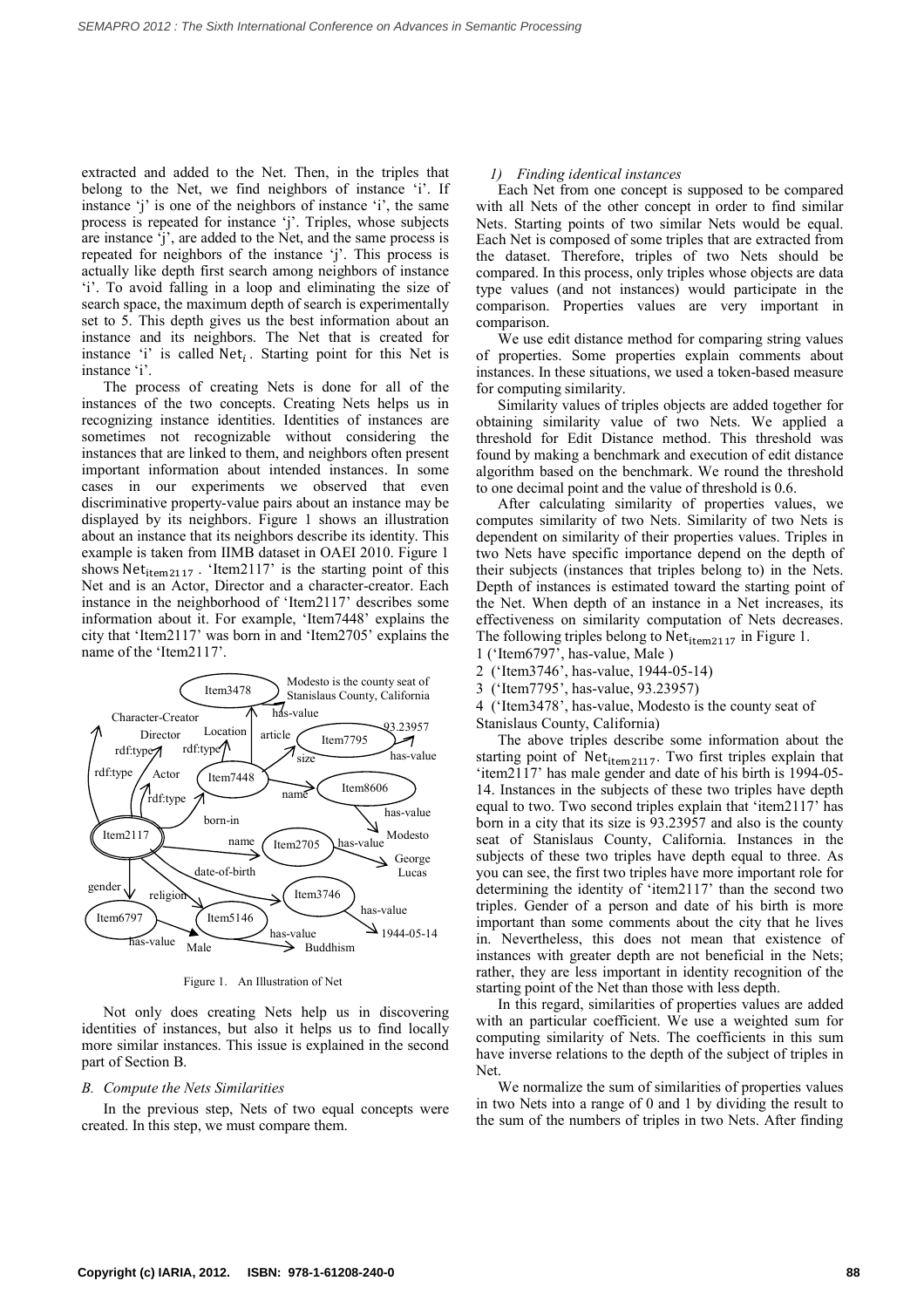the similarities between all the Nets of two concepts, we sort the similarity values in a list based on the descending order, and most similar Nets are selected respectively. An one to one relation is made between similar Nets. Nets with similarity values less than  $0.5$  are omitted. This threshold is obtained experimentally. We made a benchmark of our Nets and selected the best threshold which could represent us the similarity threshold.

When two Nets are selected as two similar Nets, we consider their starting points as identical instances. In this way, some identical instances could be found regarding to their properties and their neighbors.

*2) Finding identical instances in the vicinity of identical instances* 

We found some identical instances with utilizing their Nets. In this step, we continue the process of matching on those Nets of the previous step that led to discovering equal instances or in the other words, those Nets that have equal starting points. The strategy in this step is searching locally around the identical instances in order to find new equal instances. Seddiqui, et al. [20] created an algorithm for ontology matching and their algorithm is based on the idea that if two concepts of two ontologies are similar, then there is a high possibility that their neighbors are similar too. We use this idea but in instance level. This means that if two instances are identical, then there is possibility that their neighbors are similar too.

Suppose that 'i' and 'j' are two instances that are detected identical in the previous step. Their Nets are called Net<sub>i</sub> and Net<sub>j</sub>. In this step we describe how the approach finds more identical instances in Net<sub>i</sub> and Net<sub>j</sub>. For discovering similar instances in  $Net<sub>i</sub>$  and  $Net<sub>j</sub>$ , we compare instances in these two Nets. The process of comparing instances is similar to what mentioned in the first part of section B. Instances would be compared regarding their properties and values.

Finding identical instances of two concepts initially costs a lot in first part of section B because of considering all neighbors of an instance; later we can find locally more identical instances by paying low computational cost.

#### III. COMPUTE CONCEPT SIMILARITIES IN SCHEMA LEVEL

After finding identical instances in the neighborhood of identical instances, now it is time to find similarities between concepts in two heterogeneous schemas. In this part, instance matcher gives feedback to us for finding similar concepts in schema level. If we find some similar instances such as 'm' and 'n' in the instances of  $Net_i$  and  $Net_j$ , concepts that 'm' and 'n' belong to them would be good candidates to be similar.

The approach repeats this step for every two similar Nets and considering to identical instances in two similar Nets, estimates similarities between concepts. We used a measure in order to find a similarity value between two concepts.  $C_1$ and  $C_2$  are two concepts that we made Nets for their instances and then compared their Nets.  $C_3$  and  $C_4$  are two concepts that we have concluded their similarity from the neighbor instances of  $C_1$  and  $C_2$  instances. Then, we define the similarity value of  $C_3$  and  $C_4$  based on the ratio of

neighbor instances of  $C_1$  and  $C_2$  instances that concluded similarity between  $C_3$  and  $C_4$ , to the number of Nets in  $C_1$ and  $C_2$ .

The approach gives us some similarity values between concepts of two ontologies. In the implemented approach, we did not apply any other methods for ontology matching. We used these similarity values and managed the matching process manually. In fact, similarity values conducted our matching process significantly. These equal concepts are inputs for the next execution of instance matcher.

#### IV. EXPERIMENTTS

We used a dataset of OAEI [5], a benchmarking initiative in the area of semantic web. We report the experimental results of our proposed approach on IIMB dataset in OAEI 2011. IIMB composed of 80 test cases. Each test case has OWL ontology and a set of instances. Information of test cases in IIMB track is extracted from Freebase dataset. IIMB divided test cases in four groups. Test cases from 1 to 20 have data value transformations, 21 to 40 have structural transformations, test cases from 40 to 60 have data semantic transformations and 61 to 80 have combination of these three transformations. All of these 80 test cases are supposed to be matched against a source test case. We choose IIMB 2011 test cases for the evaluation because this track of OAEI has all kinds of transformations and we could compare all aspects of our system against the other system. Moreover, the size of IIMB 2011 has increased greatly compared to last years and is more than 1.5 GB. Increased amount of the dataset size lets us evaluate scalability of our approach. Unfortunately, there has been just one participant in this track, CODI [10], with which we will compare our results. This shows the scalability difficulties in systems performance at large scale datasets.



 $\blacksquare$  Value Transformation  $\blacksquare$  Structure Transformation

Figure 2. Results of OAEI'11 IIMB Track

We observe in Figure 2 that the recall values of our approach in four kinds of transformations are better than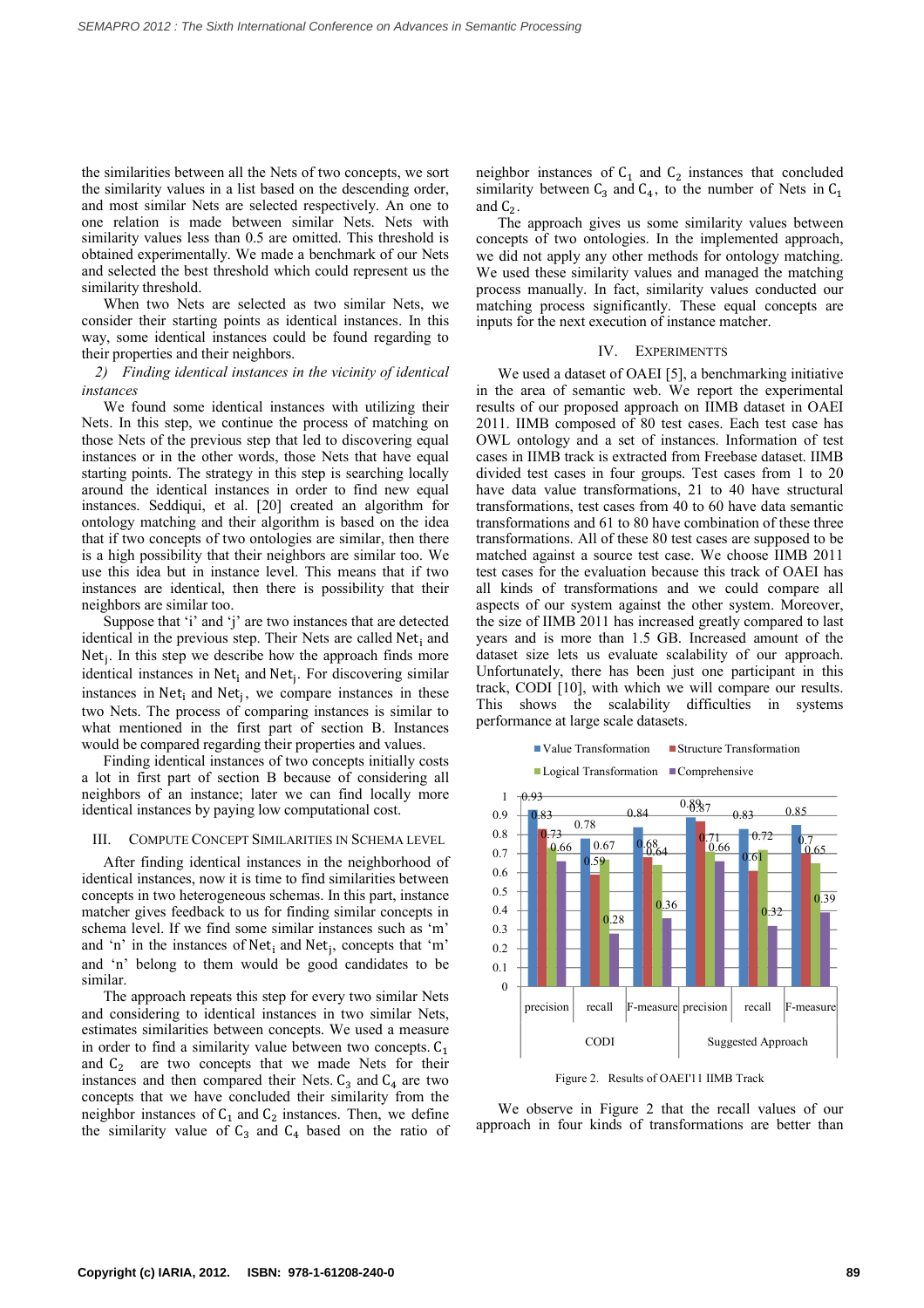CODI but this is not always true for precision value. The operations of our approach is clearly better than CODI in datasets with structure transformation considering three aspects of precision, recall and F-measure. This means that our approach is more stable in modifications such as removing, adding and hierarchal changing of properties.

# V. RELATED WORK

The problem of entity coreference resolution is not a new challenge. There are a large number of related works on this issue in the context of database and the problem is called record linkage. We state some of these works in the area of entity coreference resolution in the context of semantic web. Raimond, et al. [16] proposed a method for interlinking two linked data music-related datasets that have similar ontologies. Hassanzadeh and Consense [6] described how they interlinked a linked data source about movies with other data sources in LOD by applying some exact and approximate string similarity measures. In [22], a method for linking WordNet VUA (WordNet 3.0 in RDF) to DBpedia is proposed. Finding identical instances of foaf:person at social graph is explained in [17] by computing graph similarity. Hogan, et al. [7] proposed an approach that capturing similarity between instances is based on applying inverse functional properties in OWL language. Noessner, et al. [15] used a similarity measure for computing similarity of instance matching between two datasets with the same ontology. LN2R [18] is a knowledge based reference reconciliation system and combines a logical and a numerical method. Hogan and colleagues [8] proposed a method for consolidation of instances in RDF data sources that is based on some statistical analysis. ObjectCoref [9] is a self-training coreference resolution system based on a semi supervised learning algorithm. Song and Heflin [21] described an unsupervised learning algorithm in order to find some discriminable properties as candidate selection key. Zhishi.links [14] is a distributed instance matching system. It does not follow any special techniques for schema heterogeneity. It uses an indexing process on the names of instances. HMatch( $\tau$ ) [3] is an instance matcher and use HMatch 2.0 for TBox matching and then tries to capture the power of properties at instance identification. RiMOM [23], ASMOV [12] and AgreementMaker[4] are three ontology matching systems that recently equipped with instance matchers. CODI [10] is also a system for ontology and instance matching and is based on markov logic. Nikolov and colleagues proposed Knofuss architecture [13] that contains both schema and instance level. Linked Data Integration Framework (LDIF) [19] has two main components Silk Link Discovery Framework [11] and R2R Framework [2] for identity resolution and vocabulary normalization respectively.

What distinguish our approach from the aforementioned approaches is that our approach considers that the neighbors of an instance are important in order to find similarity between identical instances. We proposed a new approach for finding identical instances.

#### VI. CONCLUSION AND FUTURE WORK

In this paper, we proposed a new approach for linked data consolidation. Instance resolution process starts after getting two equal concepts as input by instances matcher. Instance matcher creates Nets around the instances of two equal concepts and then compares these Nets. Our approach selects the Nets with most similarity value and considers that as similar Nets. Similar Nets have identical instances in their starting points. Instance matcher searches instances in the similar Nets in order to find identical instances around their equal starting points. After discovering instances with the same identity in Nets, instance matcher utilizes them and computes some similarity values between concepts in the schema level. It sends us most similar concepts as a feedback for starting the instance matching again.

Our future target includes utilizing some methods for schema matching in our approach. We could devise a schema matcher for our approach so that schema and instance matchers could perform consecutively. Furthermore, we must apply a better method for finding the threshold that is the final approver of two similar Nets. It is better to find a heuristic measure in order to find a dynamic threshold.

#### **REFERENCES**

- [1] C. Bizer, T. Heath, and T. Berners-Lee, "Linked Data-The Story So Far," Int. J. Semantic Web Inf. Syst. vol. 5, no. 3 ,2009, pp. 1-22.
- [2] C. Bizer and A. Schultz, "The R2R Framework: publishing and discovering mapping on the web," Proc. 1<sup>st</sup> International Workshop on Consuming Linked Data ,Shanghai, China, Nov. 2010.
- [3] S. Castano, A. Ferrara, S. Montanelli, and D. Lorusso, "Instance matching for ontology population," Proc.16th symposium on advanced database systems, Italy, Jun. 2008, pp. 121-132.
- [4] I. F. Cruz, C. Store, F. Caimi, A. Fabiani, C. Pesquita, F. M.Couto, and M. Palmonari, "Using AgreementMaker to align ontologies for OAEI 2011." Proc. 6<sup>th</sup> International Workshop on Ontology International Workshop on Ontology Matching. Bonn, Germany, 24 Oct. 2011.
- [5] J. Euzenat, C. Meilicke, H. Stuckenschmidt, P. Shvaiko, and C. Trojahn, "Ontology Alignment Evaluation Initiative: Six Years of Experience," J. Data Semantics, vol. XV, 2011, pp. 158–192.
- [6] O. Hassanzadeh and M. Consense, "Linked movie data base," Proc. 2nd Link Data on the Web, Madrid, Spain, Apr. 2009.
- [7] A. Hogan, A. Harth, and S. Decker, "Performing object consolidation on the semantic web data graph," Proc. 1st Identity, Identifiers, Identification Workshop, Banff, Canada, May 2007.
- [8] A. Hogan, A. Polleres, J. Umbrich, and A. Zimmermann, "Some entities are more equal than others: statistical methods to consolidate linked data," Proc. 4th International Workshop on New Forms of Reasoning for the Semantic Web , Crete, Greece, May 2010.
- [9] W. Hu, J. Chen, and Y. Qu, "A Self-training Approach for Resolving Object Coreference Semantic Web," Proc. 20<sup>th</sup> International World Wide Web Conference, India, Mar. 2011, pp. 87-96.
- [10] J. Huber, T. Sztyler, J. Noessner, and C. Meilicke, "CODI : Combinatorial Optimization for Data Integration *–* Results for OAEI 2011," Proc.  $6<sup>th</sup>$  International Workshop on Ontology Matching. Bonn, Germany, Oct. 2011.
- [11] R. Isele, A. Jentzsch, and C. Bizer. "Silk server- adding missing links while consuming linked data," Proc. 1st International Workshop on Consuming Linked Data,Shanghai, China, Nov. 2010.
- [12] Jean-Mary, Y.R., Shironoshita, E.P., and Kabuka, M.R. "ASMOV: Results for OAEI 2010," Proc. 5<sup>th</sup> International Workshop on Ontology Matching. Shanghai, China, Nov. 2010.
- [13] A. Nikolov, V. Uren, E. Motta, and A. Roeck, "Overcoming schema heterogeity between linked semantic repositories to improve coreference resolution," Proc. 4<sup>th</sup> Asian Semantic Web Conference, Shanghai, China, Dec. 2009, pp. 332-346.